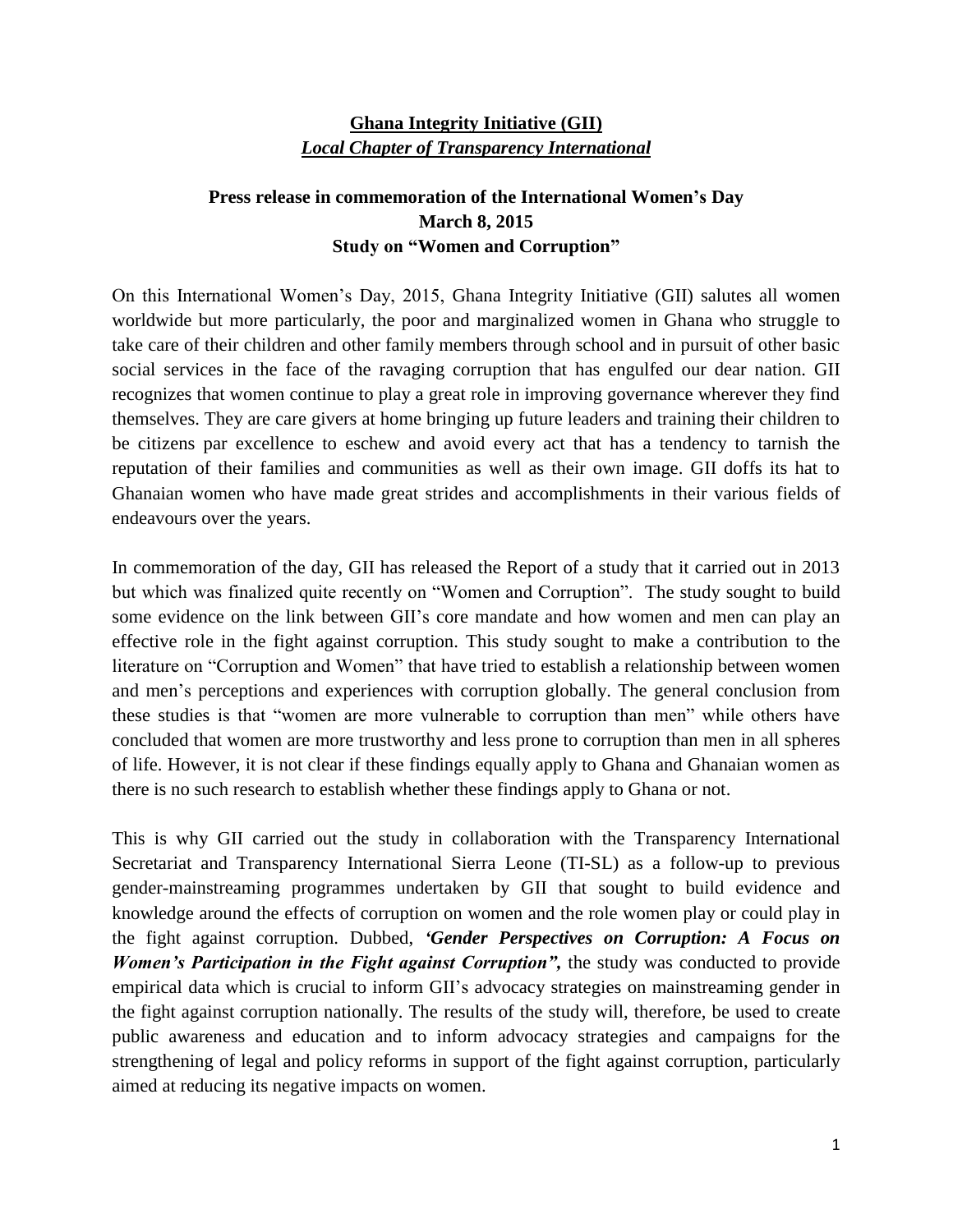Utilizing a methodological approach designed specifically to capture women's voices and experiences of corruption and anti-corruption, the study conducted a survey on respondents' perceptions through face-to-face interviews and Focus Group Discussions (FGDs) to learn women's experiences with corruption and to obtain a general overview of perceptions around women. Although the main target was women, a small number of men were included in the sample to serve as a control. The sample comprised a total of 618 respondents made up of 497 women and 121 men.

The findings of the study are:

- There is a high level of understanding of the meaning of corruption, including demands for and giving of bribes, demands for and giving of sexual favours, unnecessarily long bureaucratic processes, demands for and giving of other favours and opacity or lack of transparency, among both female and male respondents.
- The majority of both male and female respondents felt that there was a link between corruption and gender, although women were more likely to see the link than men. A little more than 60% of the respondents felt that, in their experience of corruption, their gender made a difference.
- Both females and males (60.3%) agree that women are not as susceptible to corruption as men, although more women than men perceive themselves as less corruptible. Almost 62% of female respondents felt that women were more difficult to corrupt than men.
- Similarly, 61.2% of the respondents felt that a person likely to bribe another person is generally a man while only 45 felt that the person would more likely be a woman.
- Almost half of the respondents felt that power and money were more of a concern for men than for women. Only 49 respondents said they were more of a concern for women.
- A total of 498 respondents (81.5%) felt that there would be more likely less corruption if more women were put into positions of responsibility.
- A majority of respondents (97.75%) affirmed their willingness to be part of the anticorruption campaign.

The study came out with a number of recommendations, including the following:

- There is a need for more awareness creation, sensitization and empowerment of women to demand accountability, transparency and responsiveness from duty bearers;
- There is considerable awareness of how women's basic human rights are infringed by corruption, corrupt officials and service providers but there is still a need to deepen that awareness.
- Education and sensitisation of women is key to giving them the power to expose individuals engaged in corruption.